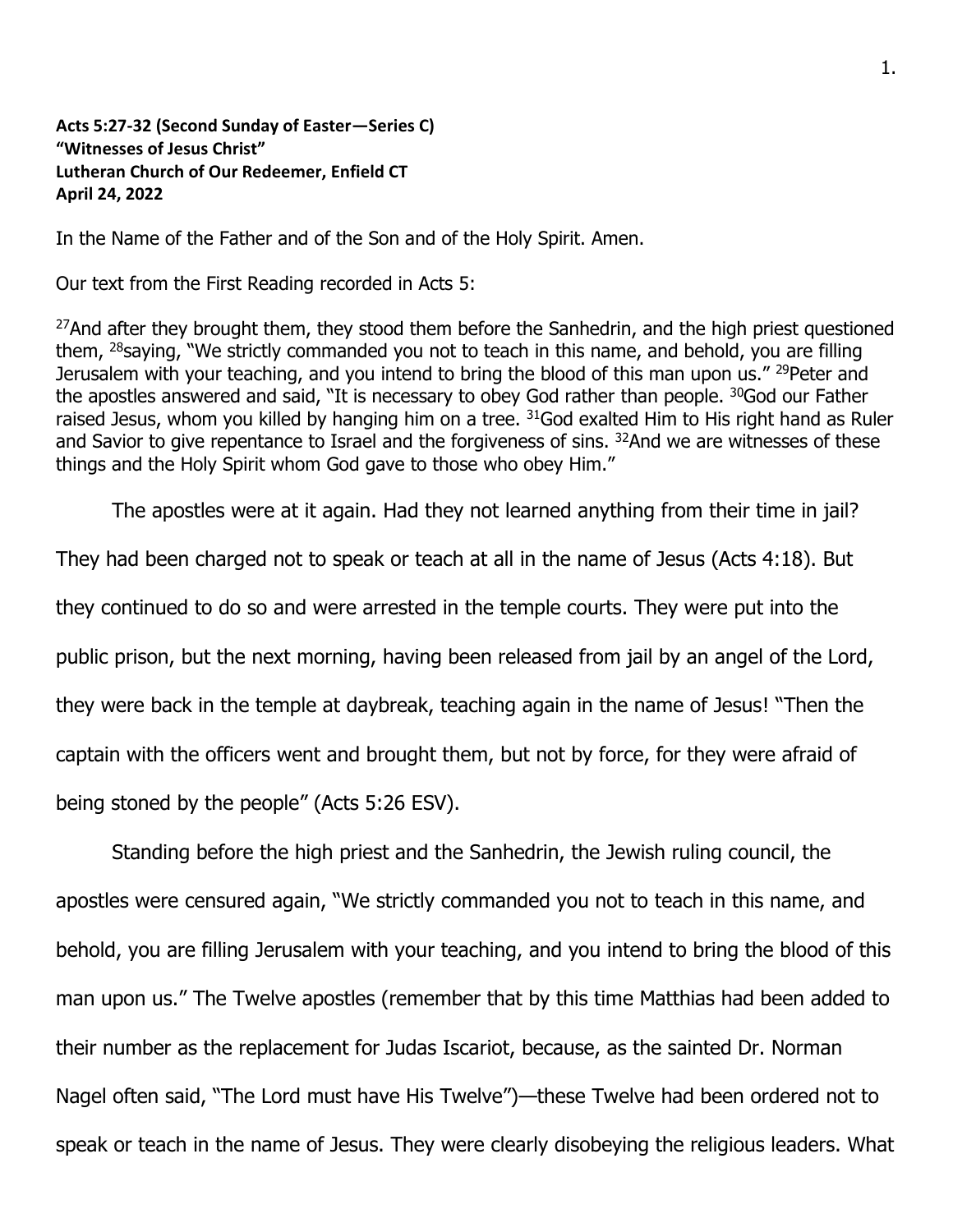the apostles were doing in preaching and teaching Jesus Christ crucified and risen for the forgiveness of sins was then a criminal activity. But what would have been truly criminal is that if these witnesses did not testify and proclaim what Jesus had accomplished in His life, death, and resurrection, namely salvation from sin and death. Such negligence on the part of the Twelve would certainly be disobeying God in the most wicked way. When the Sanhedrin tried to silence the apostles and stop the teaching in the name of Jesus, the apostles would not, could not, allow themselves to do so. Keeping silent would imply putting the authority of people in the place of the authority of God. So Peter, speaking on behalf of the apostles, states clearly, "It is necessary to obey God rather than people."

Now see what Peter does here. He doesn't go on about the wrongness of the Council's charge and order. He doesn't turn this into some religious-political argument about their rights to teach and preach in the temple. Peter, along with the apostles, who must obey God, whose messenger had told them the very night before, "Go and stand in the temple and speak to all the people the all the words of this Life," spoke to the high priest and the whole Sanhedrin the words of this Life. He taught them in the name of Jesus who is the Way, the Truth, and the Life! He bore witness to the work of Jesus in bringing salvation—"repentance to Israel and the forgiveness of sins."

That's a pretty bold, gutsy move! "Don't teach in the name of Jesus!" Taught in the name of Jesus and got arrested. Got let out of jail by an angel and went and taught again in the name of Jesus. Got brought before the rulers and charged again not to teach in the name of Jesus. "It is necessary to obey God rather than people." Proceeds to teach in the name of Jesus. Right in front of the high priest and the whole ruling council.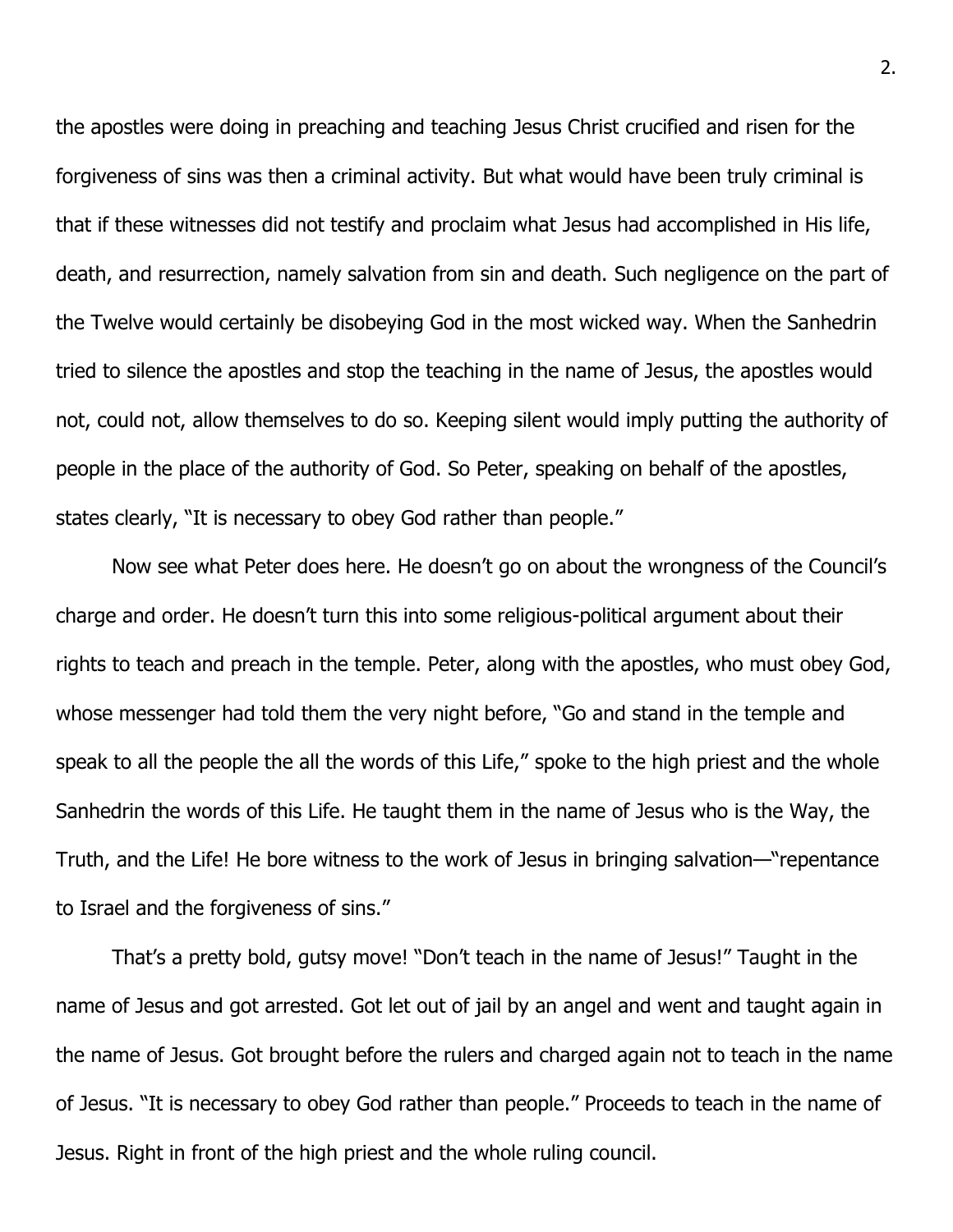Why? Peter and the rest were in front of a hostile audience. These were not folks willing to listen. These were the leaders who could arrest them and throw them back in prison, or worse. Why teach NOW in the name of Jesus? Because "we are witnesses of these things and the Holy Spirit whom God gave to those who believe."

As Peter and John told this very same council in Acts 4:20, "We cannot but speak of what we have seen and heard." Witnesses witness; they give testimony of the things they have seen and heard. The apostles had seen the risen Jesus, in fact they very same Jesus whom the Jewish Sanhedrin had condemned to death, handed over the Pontius Pilate, and had hanged on a tree—crucified on a cross. The apostles were witnesses to the fact that not only did the Sanhedrin bring about the death of Jesus, a death that was shameful in the eyes of Romans (crucifixion), but they inflicted upon Jesus the death of those who are accursed by God (hanging on a tree), as it is written in Deuteronomy 21, "And if a man has committed a crime punishable by death and he is put to death, and you hang him on a tree, his body shall not remain all night on the tree, but you shall bury him the same day, for a hanged man is cursed by God" (Deut. 21:22–23 ESV). Paul picks up this theme in Galatians 3, "Christ redeemed us from the curse of the law by becoming a curse for us—for it is written, "Cursed is everyone who is hanged on a tree" (Gal. 3:13 ESV).

Peter and the apostles had to testify that God did these things with regard to Jesus— God our Father raised Jesus, whom you killed by hanging him on a tree. The Holy Spirit made them witnesses of all these things—His death and resurrection—and the Holy Spirit also bears witness. "God exalted [Jesus] to His right hand as Ruler and Savior to give repentance to Israel and the forgiveness of sins."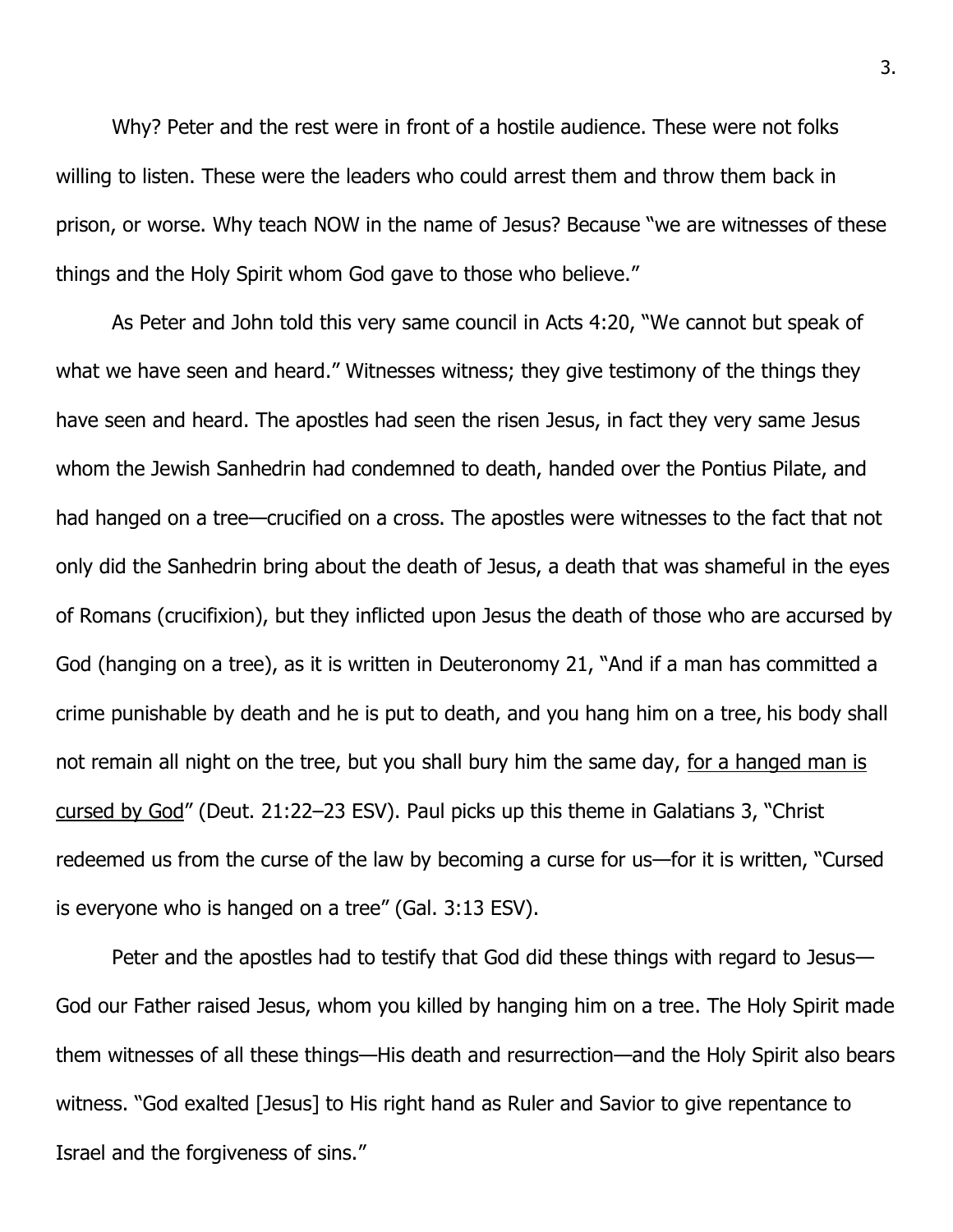In other words, Peter was saying, "O high priest and leaders of the people. God used your actions so that this Jesus would be crucified, giving His life up into death, so that He might die for your sins, making atonement for you with God. God raised Him from the dead so that repentance and the forgiveness of sins might be proclaimed to all people, beginning with you here and now." And this is exactly what the Risen Lord Christ explained to His disciples on the very first Easter evening. We read in Luke 24, "Then he said to them, 'These are my words that I spoke to you while I was still with you, that everything written about me in the Law of Moses and the Prophets and the Psalms must be fulfilled.' Then he opened their minds to understand the Scriptures, and said to them, 'Thus it is written, that the Christ should suffer and on the third day rise from the dead,and that repentance for the forgiveness of sins should be proclaimed in his name to all nations, beginning from Jerusalem. **You are witnesses of these things**. And behold, I am sending the promise of my Father upon you. But stay in the city until you are clothed with power from on high'" (Luke 24:44–49 ESV).

The power from on high, the Holy Spirit, is the gift of God in the hearts of all who by faith in Jesus obey God and serve as witnesses of the Crucified and Risen Lord Jesus Christ. The Spirit wrought in Peter and the apostles a living testimony to Jesus and what God the Father has made Jesus to be by virtue of His death and resurrection—Ruler and Savior! Jesus Christ is Lord—Lord over sin. Lord over death. Lord over Satan. He lives and reigns to all eternity! This is most certainly true! And you are witnesses of these things also.

The Holy Spirit has been given to you as a gift in and through your Baptism into Christ's death and resurrection. Through Baptism and the hearing of the Gospel Word, the